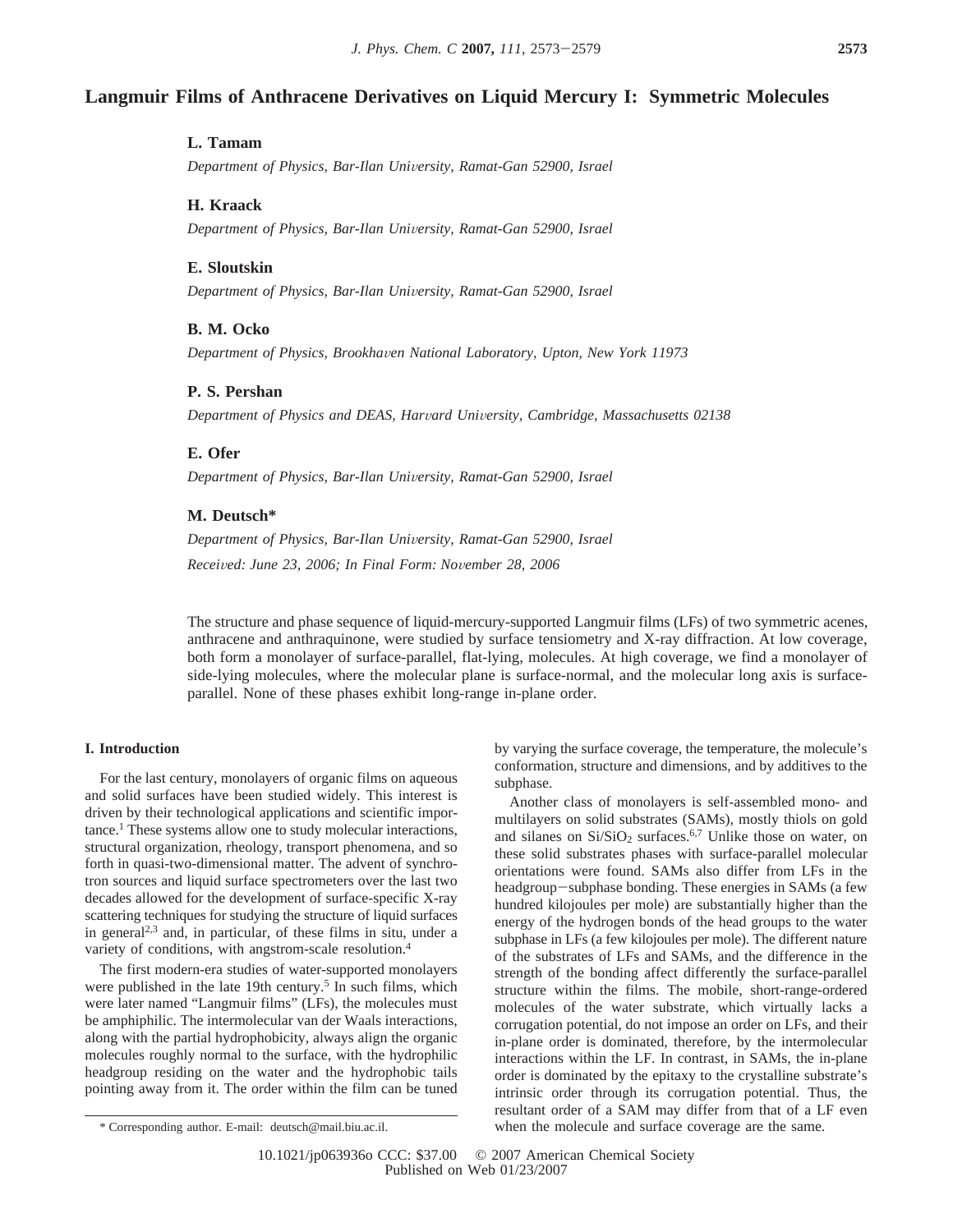The liquid-mercury-supported LFs studied here, and in several previous $8^{-13}$  studies, are an intermediate case between LFs on aqueous subphases and SAMs on a crystalline metal substrate. The Hg subphase's atomically smooth surface, short-range liquid order, atomic mobility, and lack of corrugation potential are very similar to those of water. At the same time, the types of interactions of organic molecules with a mercury subphase, and their strengths, closely resemble those of the SAMs' molecules with their solid substrate.

Polycyclic aromatic hydrocarbons, like the acenes studied here, have been increasingly investigated over the past decade as macroscopic organic replacements for the inorganic semiconductor materials (Si, Ge, GaAs, etc.) employed today by the electronics industry.14 The budding research field of molecular electronics is also greatly interested in such molecules for nanosize and single-molecule electronic devices.15 The favorable electronic properties of these molecules stem from their relatively high number of nonlocalized electrons in the *π* bonds of the conjugated rings. The overwhelming majority of the structural studies to date of monolayers of such molecules have been carried out on solid substrates, which, as discussed above, do not always reflect the intrinsic structure favored by the intermolecular interactions within the SAM. Schreiber<sup>16</sup> and Witte and Wöll $17$  review recent work in the field, ranging over films of perylenes, phtalocyanines, coronenes, polythiophenes, and polyacenes on a range of semiconductor (Si, GaAs), insulator (SiO<sub>2</sub>, Al<sub>2</sub>O<sub>3</sub>, MgO, alkalihalides), and metal (Au-(111), Au(110), Ag(111), Ag(110), Cu(110)) substrates. Rubrene was also studied recently on both  $SiO<sub>2</sub>$  and Au(111).<sup>18</sup> Of the polyacenes, pentacene has been studied most because of its ability to form (by evaporation and by organic molecular-beam deposition) well-ordered films with high charge mobilities and other favorable transport properties.19

These studies concluded that the structure is dominated by the balance between two major interactions. A flat-lying pentacene molecule maximizes the contact of its  $\pi$  orbitals with the electronic orbitals (or band structure) of the substrate. However, surface-normal orientation of the molecular plane maximizes the overlap of the  $\pi$  orbitals of adjacent pentacene molecules.20,21 Thus, on weakly interacting substrates like  $SiO<sub>2</sub>$ ,<sup>19,21</sup> or alkanethiol-derivative-coated metallic surfaces,<sup>20</sup> the  $\pi-\pi$  overlap of adjacent molecules dominates, orienting the pentacene molecules normal to the surface, and stacking them face-to-face. In contrast, on strongly interacting substrates, like the metals Au, Ag, and Cu, the interaction of the penatcene's  $\pi$  orbital with the substrate dominates, and the pentacene molecules lie flat on the surface. $22-24$  In multilayers on strongly interacting metal surfaces, the first layer is flat-lying, while subsequent layers, having progressively weaker interaction with the surface, are driven by the strong  $\pi-\pi$  interactions to a bulklike packing, where the molecular plane of the pentacene is no longer surface-parallel.<sup>25</sup> Finally, we note that on crystalline substrates the surface-parallel structure of the pentacene monolayer is determined by epitaxy to the crystalline substrate's structure, even when this means considerably reduced packing as compared to that of the bulk crystalline phase of pentacene.20,23,26 In some cases, multilayers assembled on such polyacene monolayers exhibit novel 3D structures.26,27

These results demonstrate the dominant role of the substrate's properties in the determination of the polyacene monolayer's structure. As we show, this interaction plays a major role in the present study: the liquid mercury substrate's lack of longrange order and corrugation potential, and its strong interaction with the thiol headgroup result in the emergence of novel



**Figure 1.** Molecular structure of the molecules studied. (a) Anthracene, showing the numbering convention of the carbons; (b) anthraquinone.

structures, not observed on solid substrates, which can be varied in situ by increasing the surface coverage.

The only previous angstrom-resolution measurement of the structure of an aromatic monolayer on a liquid-metal subphase is our recent study of LFs of biphenyl thiols on mercury.13 At low coverage a condensed, but in-plane disordered, single layer of surface-parallel molecules is found for the two compounds studied. At high coverage, in-plane-ordered phases of standingup molecules were found. As expected, the structures found on liquid mercury differ from those on solid Au in several important respects. Twisting of the two phenyl rings relative to each other around their single  $C-C$  bond is an important motif in the structure of biphenyl monolayers. This rotational flexibility is not available for the acene molecules studied here, where adjacent rings share two carbons and thus also a common molecular plane. As we show below, this leads to different structural features in the two systems.

A more comprehensive approach to the self-assembly of molecular films, in the absence of epitaxy, involves a balance between several interactions: molecule-molecule interaction, head group-head group interaction, molecule-subphase interaction, and head group-subphase interaction. Changes in one or more of these interactions may lead to a different structure of the monolayer. Our previous studies of films of alkane derivatives on mercury<sup>8,9,11</sup> demonstrate that a change of the headgroup leads to different molecular packings, phase diagrams, and transition temperatures and pressures. The different anthracene derivatives studied here were chosen with the aim of investigating the role of functional groups, and their positions within the molecule, on the assembly process of the monolayer and the resultant structure of the monolayer.

The four different anthracene derivatives chosen for the present study can be divided into two groups according to the Lewis structure of the molecule. The first group comprises anthracene and anthraquinone, shown in Figure 1, which have mirror symmetry with respect to both the central long and short axes of the molecule. Anthracene,  $C_{14}H_{10}$ , consists of three connected benzene rings. The dimensions of the bounding box of the van der Waals surface of the anthracene molecule have been calculated to be  $11.65 \times 7.44 \times 3.88 \text{ Å}^{3.28}$  This is the smallest bounding box of the four molecules addressed in this study because the three other anthracene derivatives include additional moieties that increase one or more of their dimensions. Anthraquinone,  $C_{14}H_8O_2$ , contains, in addition, two opposite carbonyl groups  $(C=0)$  at carbon nos. 9 and 10. The molecule is close to planar with the  $C=O$  bond inclined at an angle of 3.8° to the plane of the rings.29

The second group, anthrone and anthralin, lack mirror symmetry with respect to the long axis of the molecules, although the mirror symmetry with respect to the central short axis is preserved. These are discussed in an accompanying paper.30 The LFs of the two groups show, on mercury, fundamentally different structural features, highlighting the importance of the molecular conformation on that of the monolayer.

The study presented here employs surface tensiometry to determine the pressure-area isotherms of LFs. Surface-specific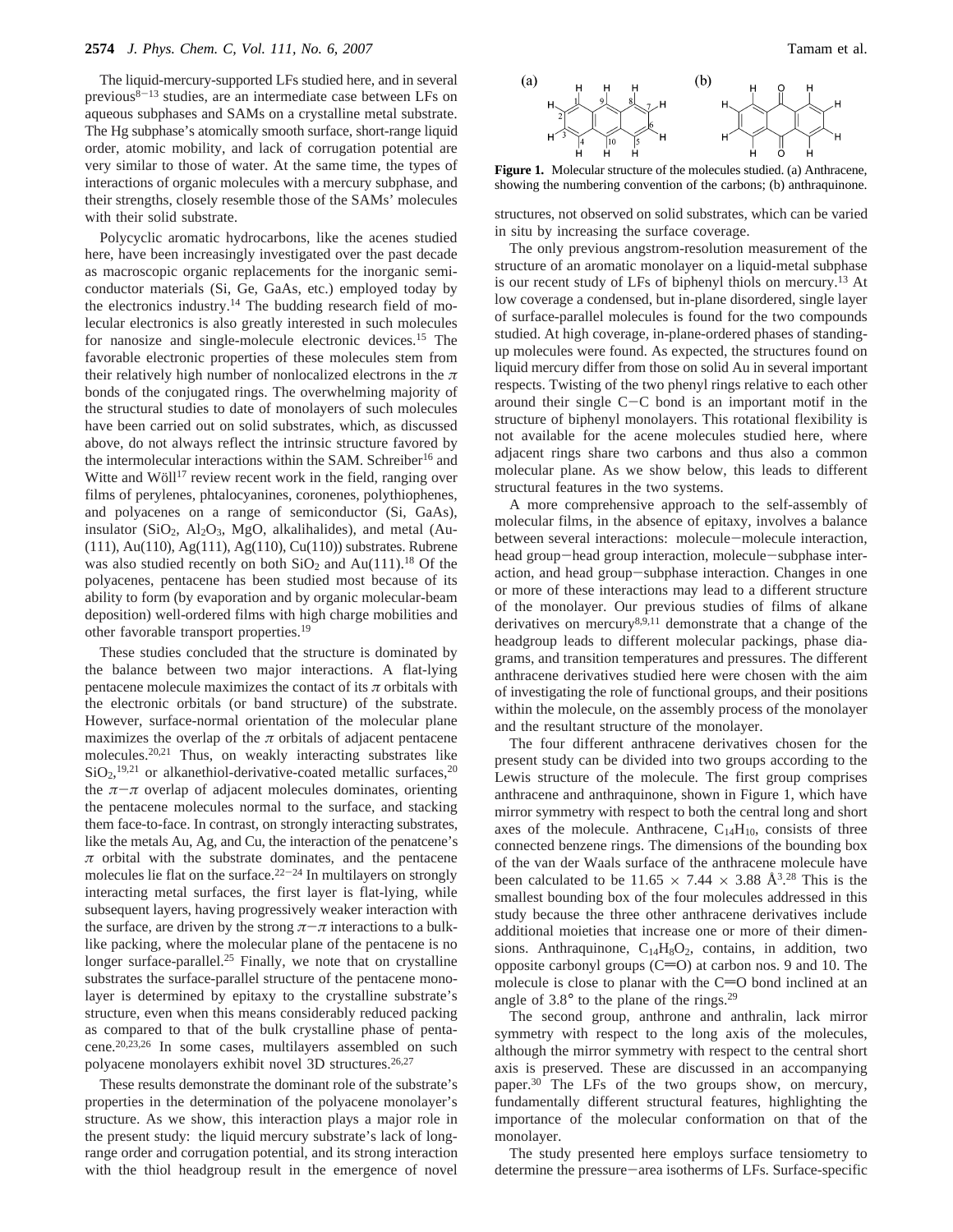X-ray diffraction techniques were employed to determine the surface-normal and surface-parallel structure of the LFs as a function of surface coverage. The experimental methods used are described in the next section, followed by a section presenting the results obtained for the symmetric molecules. The last section of this paper provides a short summary. The results for the two asymmetric molecules are presented in the following paper,30 where the overall implications of the results obtained for all molecules are discussed in detail.

#### **II. Experiment**

The experimental setup, and the measurement and data analysis methods, have been described previously in detail. $8-11,13$ Thus, only a brief description will be given here. The surface thermodynamics were explored using surface pressure  $\pi$ -molecular area *A* isotherms. The films' structure was studied by synchrotron-based surface X-ray reflectivity and grazingincidence diffraction. Both types of measurements employ a diffractometer-mountable Langmuir trough, which allows one to carry out simultaneous surface tension and X-ray measurements.

**A. Instrumentation and Materials.** Hg was purchased from Merck Co. (triple distilled, 99.999%) and Bethlehem Apparatus Co. (quadruple distilled, 99.9995%). The materials studied, anthracene and its derivatives, were purchased from Aldrich and Alfa-Aeser (purity:  $\geq$ 97%) and used as received.

Spreading solutions, of  $3-8 \times 10^{-4}$  molarity, were prepared using HPLC grade, 99.9% pure, chloroform (Aldrich). Chloroform was found in previous experiments to evaporate rapidly, leave no traces of its own, and yield reproducible isotherms.8,10,12,31

The trough was machined from KelF and has an area of 6.5  $\times$  17.5 cm<sup>2</sup>. It is enclosed in a sealed box, having Kapton windows for entry and exit of X-rays. The box was filled with helium (X-ray measurements) or nitrogen (isotherm measurements) to reduce surface contamination and beam damage. For X-ray measurements, the box was attached to an active vibration isolation unit, mounted on the diffractomemter. This practically eliminated vibrational pickup from the environment.<sup>8,10,12,31</sup>

The Wilhelmy plate method $32$  was used to measure the surface tension, employing a Hg-amalgamated platinum plate. The homemade balance employed a leaf spring, the changes in the position of which, due to surface tension changes, were measured by a linear variable differential transformer (LVDT). A well-sealing barrier is notoriously difficult to construct for mercury.33 Thus, the area per molecule, *A*, was varied not by barrier compression but rather by a stepwise addition, by a calibrated micropipette, of microliter volumes of the spreading solution. After one portion was deposited, we waited until a full pressure equilibration was reached before deposition the next portion.9 The trough's temperature was controlled to  $\pm 0.2$  °C by a commercial water circulator.

**B. Measurement Methods.** *1. Isotherms.* The surface pressure,  $\pi = \sigma_0 - \sigma$ , is the difference between the surface tension of the uncovered, *σ*0, and film-covered, *σ*, mercury. It depends on the surface coverage, *A*, measured as the area per molecule. The isotherm  $\pi(A)$  provides information on the phases and phase transitions of the Langmuir film.

*2. X-ray Diffraction.* The structure of the LF was studied by surface-specific X-ray techniques, employing the Harvard/BNL liquid surface diffractometer, Beamline X22B, National Synchrotron Light Source, Brookhaven National Laboratory, at a wavelength  $\lambda = 1.539$  Å. For details of the setup and procedures, see refs 34-<sup>37</sup>



Figure 2. X-ray scattering geometry.

The X-ray diffraction geometry is shown in Figure 2. Three types of measurement were carried out: X-ray reflectivity (XR), where the fraction of the incident intensity reflected specularly,  $R(q<sub>z</sub>)$ , is measured as a function of the surface-normal wave vector transfer,  $q_z = (2\pi/\lambda)(\sin \alpha + \sin \beta)$ .  $\alpha$  and  $\beta$  are the incidence and detection angles, respectively, and  $\alpha = \beta$ . XR yields information on the surface-normal structure of the LF such as the surface-normal electron density profile, the layer's thickness, and the surface roughness. The in-plane order is studied by grazing incidence diffraction (GID). Here, the incidence angle is kept constant at a value  $\alpha \sim 0.8\alpha_c$ , where  $\alpha_c$  is the critical angle for total external reflection. Our  $\alpha_c \approx$ 0.47° corresponds to a critical momentum transfer of  $q_c \approx (4\pi)$  $\lambda$ ) $\alpha$ <sub>c</sub> = 0.067 Å<sup>-1</sup>. The diffracted intensity is measured as a function of the surface-parallel wave vector transfer  $q_{\parallel} = (2\pi/$  $λ)$  $\sqrt{\cos^2 \alpha + \cos^2 \beta - 2\cos \alpha \cos \beta \cos 2\theta}$ . Here, 2*θ* is the surface-<br>parallel angular offset of the detector from the reflection plane parallel angular offset of the detector from the reflection plane. If surface-parallel order exists within the LF, diffraction peaks will be observed at angles 2*θ* that correspond through the Bragg law to the repeat distances of the structure. The peak positions allow one to determine the unit cell and surface-parallel structure of the film, just like in conventional X-ray diffraction. The distributions of the intensities along  $q_z$  at the  $q_{\parallel}$  positions of the GID peaks, denoted as Bragg rods (BRs), provide information on the magnitude and azimuthal direction of the molecular tilts. The BR is characterized by a sharp surface-enhancement peak at  $q_z = q_c$  (the Vineyard peak<sup>38</sup>) on top of a broader peak. This broad peak's width is inversely related to the length of the molecule, while its peak position is related to the tilt angle of the molecule.<sup>36</sup>

XR measurements employ a NaI scintillation point detector while the GID measurements use a surface-normal-aligned position sensitive linear detector. This detector allows for a simultaneous measurement of a full BR at the 2*θ* position of each GID peak. An upstream automated shutter, opened only during the actual counting time at each measurement point, was used to minimize beam damage to the LF.

**C. Modeling of the X-ray Results.** The XR curves are analyzed using fits by a previously employed box model, describing the surface-normal electron density.8,9,11,12 One or two "boxes" represent the organic overlayers (a single or double layer in this study), and seven boxes represent the layered mercury subphase.39 Each box has a width, a constant height (electron density), and a roughness at its interfaces with the adjacent boxes.

The electron density of an overlayer box can be calculated by dividing the number of electrons in the molecule by the molecular volume. For the ordered monolayer phases, the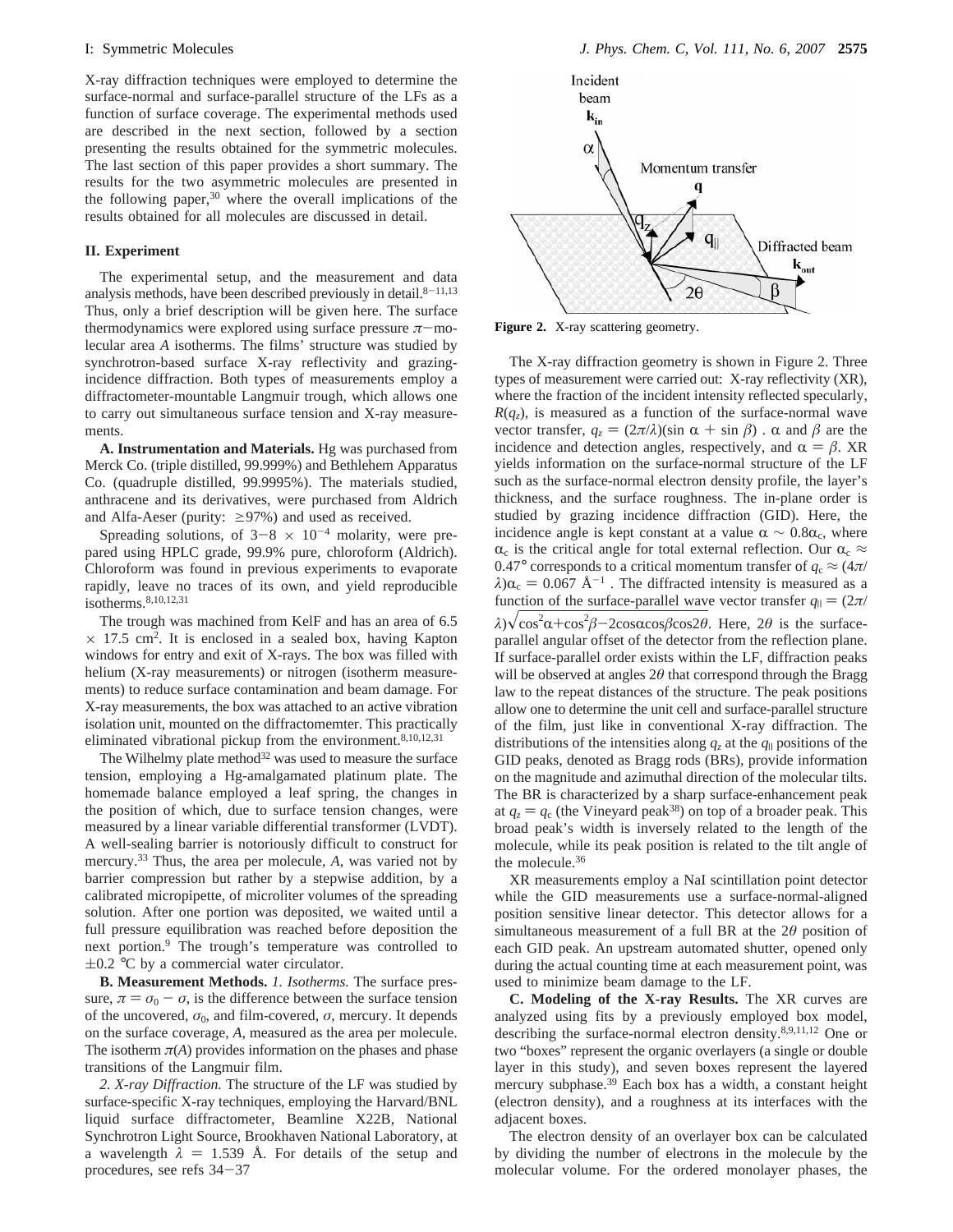

**Figure 3.** Measured  $\pi$ -*A* isotherms of LFs of anthracene (circles) and anthraquinone (triangles) on mercury. A fit of the anthracene isotherm by the Vollmer equation, the isotherm of a 2D hard-disk gas, is shown in a dashed line. Arrows mark the coverages where X-ray measurements were done for each compound.

molecular volume is obtained accurately from the unit cell dimensions derived from the GID pattern. For the disordered phase, where no GID peaks are observed, the volume can be calculated from the dimensions of the molecules, and slight variations in this value were allowed in the fit to achieve good fits. The width of the box (representing the thickness of the film) was varied in the fit, either as a free fit parameter, or, when strongly correlated with other fit parameters, as a fixed, but manually varied, value in an iterative series of fits.

The widths of the seven boxes representing the layered density profile of the mercury subphase were fixed at 1.3 Å, half the atomic layer spacing at the mercury surface.10,31 All interfacial roughness values between these boxes were fixed at 0.7 Å. The electron densities of the boxes were varied, except for the first box, which was fixed at  $(5.5 \pm 0.2)$  e/Å<sup>3</sup>, an average of many trial fits for different reflectivity curves. The mercury's bulk electron density (the last box) was also fixed at the 3.25  $e/\text{\AA}^3$ , calculated from the room-temperature mass density of mercury. Our previous studies of LFs on mercury<sup>8,9,11-13</sup> demonstrated that these procedures yield very good fits, and consistent, physically reasonable results. As discussed below, and shown in Figure 4, this model provides excellent fits to the present data as well, over a broad  $q$ -range and  $8-9$  orders of magnitude in the reflectivity,  $R(q_z)$ .

For those LFs that exhibit GID peaks, each peak is fitted by a single Lorentzian, from which the peak position, widths, and integrated intensity could be calculated. The peak positions are used to obtain the order and unit cell dimensions, while the peak width provides information on the crystalline coherence length of the ordered domains. The BR curves were fitted by a previously used model assuming a uniform electron density distribution along the molecular long axis.35,36

## **III. Results**

We discuss here the results obtained for anthracene and anthraquinone. These molecules have mirror symmetry with respect to both the molecular long axis and the molecular short axis, which runs normal to the long axis in the plane of the molecule. The structure of these molecules is shown in Figure 1.

**A. Isotherms.** The room-temperature ( $T = 24$  °C) measured pressure-area  $(π–A)$  isotherms of anthracene and anthraquinone



**Figure 4.** (a) Measured Fresnel-normalized X-ray reflectivity curves of LFs of anthracene (circles) and anthraquinone (triangles) on mercury at the indicated nominal areas per molecule. The corresponding box model fits are also shown (lines). Curves are upshifted by 0.4 each for clarity. Inset: the measured reflectivity (circles) and the box model fit (line) for the bare Hg surface. (b) The electron density profiles obtained from the fits in part a. Anthracene is shown by solid lines and the anthraquinone is shown by dashed lines. Curves are upshifted by 0.7 each for clarity. (c) The monolayer part of b on an enlarged scale. Curves are upshifted by 0.2 each for clarity.

on mercury are shown in Figure 3. The curves are very similar and differ only in the height of their plateaus at  $A \leq 100 \text{ Å}^2$ / molecule.

A reduction of *A* from 300 Å2/molecule to 150 Å2/molecule produces only a very small change in the surface pressure, as expected for a dilute 2D gas of molecules. However, below 150  $A<sup>2</sup>/molecule$  a very steep rise in the surface pressure is observed, from  $\pi \approx 8$  mN/m at 150 Å<sup>2</sup>/molecule to  $\pi \approx 35$  mN/m at 100  $\rm A^2$ /molecule. The larger-*A* part of the isotherm,  $100 \leq A \leq$ 500 Å<sup>2</sup>/molecule, was fitted by the Vollmer equation,  $\pi(A A_0$  =  $k_B T$ , where  $k_B$  is the Boltzmann constant and  $A_0$  is the exclusion area due to the finite size of the molecule.<sup>10</sup> Good fits result, as shown for anthracene in the dashed line in Figure 3. These fits yield exclusion areas of  $A_0 = (90 \pm 3)$  Å<sup>2</sup>/molecule for anthracene and  $A_0 = (92 \pm 2)$  Å<sup>2</sup>/molecule for anthraquinone. The *A*<sup>0</sup> of anthracene is very close to the calculated area of the anthracene molecules in the bulk<sup>28</sup>  $A_{\text{calc}}^{\text{lw}} = l \times w \approx$ <br>12 × 7.5 = 90 Å<sup>2</sup> where *l* and *w* are the molecular length and  $12 \times 7.5 = 90 \text{ Å}^2$ , where *l* and *w* are the molecular length and width, respectively. This hints that the molecules are oriented parallel, or almost parallel, to the surface for  $A \ge 90 \text{ Å}^2$ molecule, and the fast rise in  $\pi$  at 90 Å<sup>2</sup>/molecule is associated with the formation of a densely packed single layer (SL) phase of flat-lying molecules. This conclusion is supported by the X-ray results discussed below. The slightly larger exclusion area of the anthraquinone could arise from the oxygen side groups, which may require more space than the hydrogens of the anthracene. An oxygen-moiety-induced increase in the effective thickness of anthrone and anthralin, akin to the width increase of the anthraquinone postulated here, was found in the GID measurements reported in ref 30. Upon decreasing *A* below 90 Å2/molecule, a (slow-rising) plateau is observed in the isotherms. Such plateaus are usually associated with a coexistence region between two phases.34

The isotherm of anthraquinone is qualitatively very similar to that of anthracene, with the onset of the "plateau" appearing at roughly the same molecular area *A*. The plateaus have similar slopes, with that of the anthraquinone being somewhat lower. The film collapse seems to occur for anthracene at a somewhat lower *A* than that for anthraquinone, although no definite statement to that effect can be made. These similarities between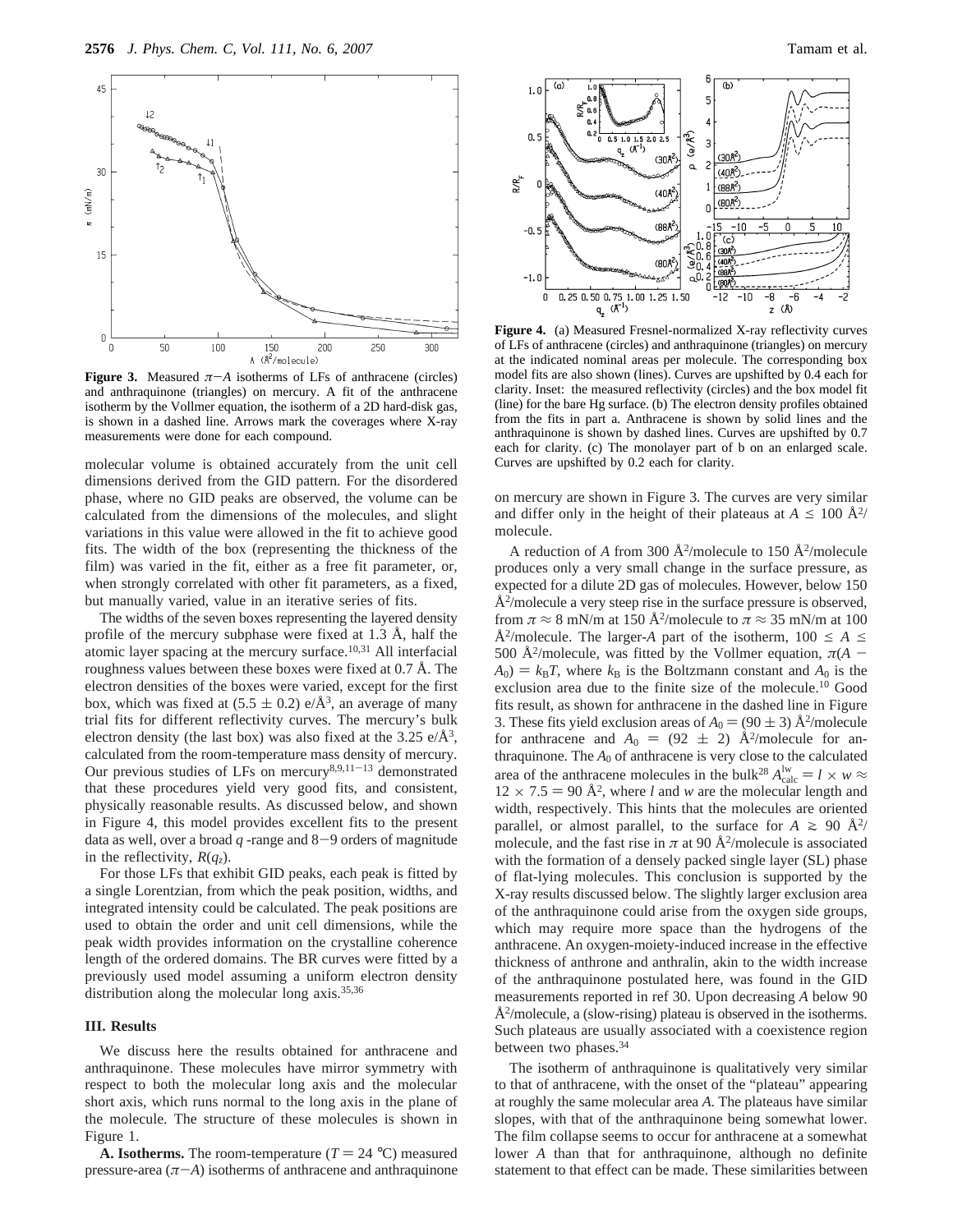the isotherms indicate a similar structure for the LFs of anthracene and anthraquinone. This is borne out by the X-ray results, discussed in the next sections.

**B. Surface-Normal Structure.** Figure 4a shows typical XR curves (open symbols) measured at 24 °C and normalized by the Fresnel reflectivity  $R_F(q_z)$  of an ideally flat and abrupt surface.<sup>36</sup> The inset of Figure 4a shows the same curve for the bare mercury surface. The peak at  $q_z \approx 2.2 \text{ Å}^{-1}$  is due to the surface-induced layering of the mercury.<sup>39</sup> To explore both the low- and high-coverage regions of the isotherms, the XR measurements for the LFs of anthracene and anthraquinone were carried out at the onset of the "plateau", at  $A = 88$  and 80  $\AA$ <sup>2</sup>/ molecule, respectively, and at slightly less than half these areas. The lines in Figure 4a show the model fits for anthracene (solid line) and anthraquinone (dashed line), with the corresponding electron density profiles shown in the same lines in Figure 4b. For anthraquinone, XR measurements were also carried out at 4.7 °C. The XR curves were nearly identical with those measured at room temperature. In addition, no significant differences were observed between XR curves measured  $\sim$ 0.5-1 h after film deposition and those measured up to 6.5 h after deposition at the same temperature and coverage.

The period,  $\Delta q_z$ , of the modulations in  $R/R_F$  is inversely related to the LF's thickness:  $d = 2\pi/\Delta q_z$ , and should allow, in principle, to derive a rough estimate for the layer thickness from the ruler-measured period, even without a detailed modeling. However, this calculation is valid only when several periods of equal ∆*qz* are observed within the measurement-accessible  $q<sub>z</sub>$  range. In the present case, the layer thickness is small, and, thus, the modulation period is large. Consequently, the rise in the reflectivity for  $q_z \ge 1.5$  Å<sup>-1</sup>, due to the mercury layering, pushes the position of the second minimum toward lower  $q_z$ values. This results in a shorter apparent modulation period, and a larger apparent layer thickness, than those of the layer. This effect stands out when comparing the minima positions in the upper two, low-*A*, curves, with those of the lower two, high-*A*, curves in Figure 4a. The first minimum is observed to shift down considerably in  $q_z$  upon the reduction of A. Because the thickness of the lower-*A* film is larger than that of the higher-*A* one, it is expected that as *A* decreases the second minimum will shift down in  $q_z$  even more, to make the period smaller. This, however, does not occur, and the second minimum stays at roughly the same position, regardless of the decrease in *A*. This results in the anomalous effect that if the observed minima are used to determine ∆*qz* and *d* then a layer thickness *larger* by ∼20 % is obtained at *higher*-*A* than at lower-*A*. The model fits, however, take into account correctly the effect of the mercury layering on the reflectivity curve, and provide, therefore, more reliable thickness values for the layer. Even so, the XR curve distortion due to the layering peak results in the inducement of some correlations between the fit-refined parameters, if all are free to vary. This, in turn, results, for example, in a non-negligible uncertainty in the value of *d*, particularly for the thinner layers at low coverage. Considering that the exclusion areas agree so well with the calculated area for a molecule oriented with its benzene rings parallel to the surface, we carried out fits of the low coverage XR curves assuming this orientation, and keeping *d* fixed at the known 4 Å thickness of the molecule. These are the fits shown in lines for  $A = 88$  $\AA^2$ /molecule (anthracene) and  $A = 80 \AA^2$ /molecule (anthraquinone) in Figure 4a. As can be observed, the fits obtained are good. The resultant electron densities,  $\rho = (0.28 \pm 0.02) e/Å^3$  for anthracene and  $\rho = (0.29 \pm 0.02) e/\text{\AA}^3$  for anthraquinone, agree well with those calculated from the molecular dimensions.

Finally, the roughness values, discussed below, are close to those of pure mercury.

We conclude, therefore, that at the onset of the plateau both the measured isotherm and the XR results are consistent with the LF being a single layer of close-packed molecules, oriented with the molecular plane parallel to the surface, or very nearly so. This conclusion holds for both anthracene and anthraquinone.

The high-coverage XR curves in Figure 4 are similar, though not identical, to those measured at low coverage, for reasons discussed above. This requires careful consideration of the model and the procedures employed in their fits. Thus, extensive series of fits, with different combinations of fixed and fitted parameters, were carried out in an attempt to obtain a reliable layer thickness and density values. First, a single uniform-density organic layer was assumed to reside on top of the mercury subphase. The parameters defining the mercury subphase were kept fixed at the values refined in the low-coverage fits. This did not allow us to obtain a good fit to the measured XR of either the anthracene or the anthraquinone for any combination of the other parameters, the layer thickness, density, and top and bottom roughnesses. However, allowing a variation of two of the seven layers defining the Hg surface (layers 2 and 4 from the top) resulted in the good fits shown in Figure 4, with only small variations in the Hg density profile. For all fits of the anthracene XR curves for which the variation of the layered Hg profile from that of the low-coverage fits was small, the thickness of the high-coverage anthracene layer converged to  $\sim$ 7.6 Å, and the density converged to  $\sim$ 0.28 e/Å<sup>3</sup>. Attempts to keep the layer thickness fixed at the low coverage value of  $d =$ 4 Å failed to produce a good fit to the measured XR curve. The density obtained agrees well with that calculated from the molecular volume and the number of electrons in the molecule. The value of *d* is close to the width of the anthracene molecule, implying that the anthracene molecule is lying on its side: its long axis is surface-parallel, and the molecular plane is roughly normal to the surface. The thickness *d* of the layer, obtained from the fit, could also correspond to the formation of a double layer of flat-lying molecules. Thus, we employed a second model, where the high-coverage layer was modeled by two layers, the lower one of a fixed density of  $0.28 \text{ e}/\text{\AA}^3$  and a thickness of 4  $\AA$  (i.e., a 100% coverage by lying-down molecules) and the top one of a varying density. A fit of the anthracene XR at  $A = 30 \text{ Å}^2/\text{molecule}$  yielded a density of (0.28)  $\pm$  0.01) e/Å<sup>3</sup> and thickness of (3.8  $\pm$  0.1) Å for the top layer. Distinguishing this model of two  $d \approx 4$  Å equal-density layers from a  $d \approx 8$  Å single layer of the same density is, of course, impossible. However, previous studies of LF on mercury of other molecules exhibiting such two-layer phases<sup>9,11</sup> invariably show in the isotherm an additional jump to a second, higher, plateau when such a double-layer phase (DL) of flat-lying molecules occurs. This can be observed, for example, in Figure 2 in ref 9. Such features are not observed in the present isotherm, Figure 3. We conclude, therefore, that it is unlikely that the high-coverage phase of anthracene consists of a double layer of flat-lying molecules.

A similar analysis to that described above was applied to the nominal  $A = 40 \text{ Å}^2/\text{molecule } XR$  curve of anthraquinone. The difference between the high- and low-coverage XR curves for anthraquinone is more pronounced than that for anthracene, indicating a greater change in the fitted profile, as can indeed be observed in Figure 4c. The fit yields a layer thickness  $d =$  $(8.8 \pm 0.1)$  Å and an electron density of  $\rho = (0.28 \pm 0.01)$  $e/\AA$ <sup>3</sup>. The molecular dimensions of the anthraquinone are the same as those of the anthracene, except for the width, which is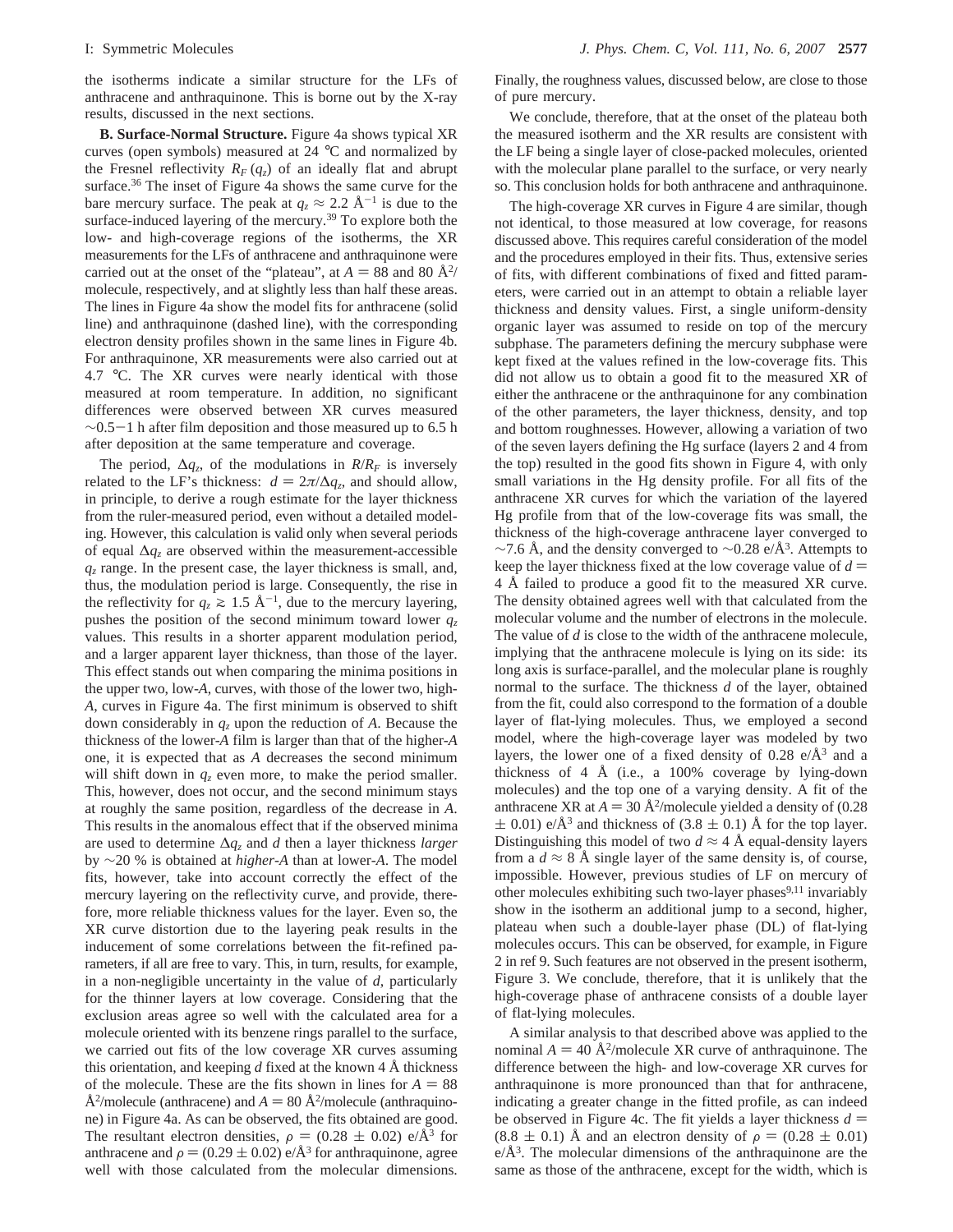larger by <sup>∼</sup>1.3 Å, corresponding to the carbon-oxygen bond length of the side group.40 Thus, the XR fits imply a side-lying orientation for anthraquinone, same as that argued above for anthracene. The electron density obtained from the fit is in good agreement with that obtained from the calculated molecular volume and the 102 electrons of the molecule:  $\rho_{\text{calcd}} \approx 102/$  $(12 \times 3.8 \times 8.8) = 0.27 \text{ e}/\text{\AA}^3$ . The possibility that the  $d = 8.8$ Å thickness of the anthraquinone film is due to a double layer of flat-lying molecules is, again, unlikely, for the same reasons detailed above for anthracene.

Finally, we note that the fits yield surface roughness values in the range of  $(1.6 \pm 0.4)$  Å, only slightly higher than the capillary-wave-induced 1.4 Å roughness of the pure mercury.<sup>31</sup>

**C. Surface-Parallel Structure.** The anthracene GID was measured only at room temperature,  $T = 24$  °C. The measurements for anthracene were carried out for one sample at three coverages and repeated several times up to 3 h after deposition. For anthraquinone, they were carried out on two samples, several times per sample in the time interval between 1.5 and 6.5 h after deposition, at two different coverages for each of the two temperatures measured,  $T = 24$  °C and  $T = 4.7$  °C. The  $q_{\parallel}$ range scanned was  $0.2 \le q_{\parallel} \le 1.7 \text{ Å}^{-1}$ . No GID peaks were observed in any of these measurements. This indicates that the surface-parallel order in these LFs is short-ranged and extends over a few molecular diameters only.

#### **IV. Discussion**

Mercury-supported LFs of both anthracene and anthraquinone exhibit the same structure: flat-lying molecules for molecular areas down to  $A \approx 90 \text{ Å}^2/\text{molecule}$ , and side-lying molecules for  $A \leq 90 \text{ Å}^2/\text{molecule}$ . Because no GID peaks are found, it is concluded that no in-plane long-range order exists in these LFs.

The collapse pressure of a LF of the 14-carbon anthracene, ∼40 mN/m, is 30% higher than that of a LF of the 14-carbon alkane, tetradecane, which is only  $\leq 30$  mN/m.<sup>9</sup> This can be rationalized by noting that the ring structure of the anthracene molecule results, when side-lying, in the formation of an effective double layer of carbons. This double layer produces, *per unit area*, a net van der Waals attraction to the mercury surface that is higher than that of the single-layer of carbons formed by packing extended, flat-lying alkane molecules on the surface. An exact numerical comparison will require taking into account the distance dependence of the attractive potential in the surface-normal direction and the distances from the surface of all carbons of an anthracene molecule. Although the latter is easy to calculate, the former is not known with a sufficient level of accuracy. The strong overlap of the *π* orbitals of adjacent molecules provided by the surface-normal orientation of the molecular planes may also contribute to the increased resistance to, and higher pressure required for, film collapse.

The oxygen moieties of the anthraquinone appear to have no influence on the LF structure, as compared to that of an anthracene LF, other than increasing the exclusion area slightly, and the layer thickness in the side-lying phase. Also, no net dipole moment is expect to be induced by the oxygens because of their symmetric positions, on carbon nos. 9 and 10. In contrast, a rather large dipole moment is induced in the anthrone and anthralin molecules, where the oxygens are attached to one side of the molecule only. The consequences of these difference are discussed in the next paper.30

**Acknowledgment.** Support to M.D. by the U.S.-Israel Binational Science Foundation, Jerusalem and to P.S.P. by the NSF (grant No. DMR-0124936) is gratefully acknowledged. We thank D. Vaknin (Ames) for generous advice and drawings of the trough. BNL is supported by U.S. DOE Contract No. DE-AC02-98CH10886.

#### **References and Notes**

(1) (a) Ulman, A. *An Introduction to Ultrathin Organic Films*; Academic: Boston, MA, 1991. (b) Schreiber, F. *Prog. Surf. Sci.* **2000**, *65*, 151. (c) Ulman, A. *Thin Films: Self-Assembled Monolayers of Thiols*; Academic: San Diego, CA, 1998.

(2) (a) Als-Nielsen, J.; Christensen, F.; Pershan, P. S. *Phys. Re*V*. Lett.* **<sup>1982</sup>**, *<sup>48</sup>*, 1107. (b) Pershan, P. S.; Als-Nielsen, J. *Phys. Re*V*. Lett.* **<sup>1984</sup>**, *52*, 759. (c) Als-Nielsen, J.; Jacquemain, D.; Kjaer, K.; Leveiller, F.; Lahav, M.; Leiserowitz, L. *Phys. Rep.* **1994**, *246*, 252. (d) Penfold, J. *Rep. Prog. Phys.* **2001**, *64*, 777.

(3) Braslau, A.; Deutsch, M.; Pershan, P. S.; Weiss, A. H.; Als-Nielsen, J.; Bohr, J. *Phys. Re*V*. Lett.* **<sup>1985</sup>**, *<sup>54</sup>*, 114.

(4) The first three in situ X-ray studies of LMs were published almost simultaneously: (a) Wolf, S. G.; Leiserowitz, L.; Lahav, M.; Deutsch, M.; Kjaer, K.; Als-Nielsen, J. *Nature* **1987**, *328*, 63. (b) Kjaer, K.; Als-Nielsen, J.; Helm, C. A.; Laxhuber, L. A.; Mohwald, H. *Phys. Re*V*. Lett.* **<sup>1987</sup>**, 58, 2224. (c) Dutta, P.; Peng, J. B.; Lin, B.; Ketterson, J. B.; Prakash, M.; Georgopoulos, P.; Ehrlich, S. *Phys. Re*V*. Lett.* **<sup>1987</sup>**, *<sup>58</sup>*, 2228.

(5) Pockels, A. *Nature* **1891**, *43*, 437.

(6) Leung, T. Y. B.; Schwartz, P.; Scoles, G.; Schreiber, F.; Ulman, A. *Surf. Sci.* **2000**, *458*, 34.

(7) Sagiv, J. *J. Am. Chem. Soc.* **1980**, *102*, 92.

(8) (a) Kraack, H.; Ocko, B. M.; Pershan, P. S.; Deutsch, M. *Science* **2002**, *298*, 1404. (b) Kraack, H.; Deutsch, M.; Ocko, B. M.; Pershan, P. S. *Nucl. Instrum. Methods Phys. Res., Sect. B* **2003**, *200*, 363.

(9) Kraack, H.; Ocko, B. M.; Pershan, P. S.; Sloutskin, E.; Deutsch M. *J. Chem. Phys.* **2003**, *119*, 10339.

(10) Kraack, H.; Ocko, B. M.; Pershan, P. S.; Sloutskin, E.; Tamam, L.; Deutsch M. *Langmuir* **2004**, *20*, 5375.

(11) Kraack, H.; Ocko, B. M.; Pershan, P. S.; Sloutskin, E.; Tamam, L.; Deutsch M. *Langmuir* **2004**, *20*, 5386.

(12) Ocko, B. M.; Kraack, H.; Pershan, P. S.; Sloutskin, E.; Tamam, L.; Deutsch M. *Phys. Re*V*. Lett.* **<sup>2004</sup>**, *<sup>94</sup>*, 017802.

(13) Tamam, L.; Kraack, H.; Sloutskin, E.; Ulman, A.; Pershan, P. S.; Deutsch, M.; Ocko, B. M. *J. Phys. Chem. B* **2005**, *109*, 12534.

(14) (a) Yang, Y.; Heeger, A. J. *Nature* **1994**, *372*, 344. (b) Facchetti, A.; Mushrush, M.; Yoon, M-H.; Hutchison, G. R.; Ratner, M. A.; Marks, T. J. *J. Am. Chem. Soc.* **2004**, *126*, 13859. (c) Crone, B.; Dodabalapur, A.; Lin, Y. Y.; Filas, R. W.; Bao, Z.; LaDuca, A.; Sarpeshkar, R.; Katz, H. E.; Li, W. *Nature* **2000**, *403*, 521. (d) Dodabalpur, A.; Torsi, L.; Katz, H. E. *Science* **1995**, *268*, 270. (e) Dimitrakopoulos, C. D.; Mascaro, D. J. *IBM J. Res. De*V*.* **<sup>2001</sup>**, *<sup>45</sup>*, 11.

(15) (a) Mantooth, B. A.; Weiss, P. S. *Proc. IEEE* **2003**, *91*, 1785. (b) *Molecular Electronics*; Jortner, J., Ratner, M., Eds.; Blackwell: Oxford, 1997.

(16) Schreiber, F. *Phys. Status Solidi A* **2004**, *201*, 1037.

(17) Witte, G.; Wo¨ll, Ch. *J. Mater. Res.* **2004**, *19*, 1889.

(18) Ka¨fer, D.; Ruppel, L.; Witte, G.; Wo¨ll, Ch. *Phys. Re*V*. Lett.* **<sup>2005</sup>**, *95*, 166602.

(19) (a) Ruiz, R.; Choudhary, D.; Nickel, B.; Toccoli, T.; Chang, K.- C.; Mayer, A. C.; Clancy, P.; Blakely, J. M.; Headrick, R. L.; Iannotta, S.; Malliaras, G. G. *Chem. Mater.* **2004**, *16*, 4497. (b) Ruiz, R.; Mayer, A. C.; Malliaras, G. G.; Nickel, B.; Scoles, G.; Kazimirov, A.; Kim, H.; Headrick,

R. L.; Islam, Z. *Appl. Phys. Lett.* **2004**, *85*, 4926.

(20) (a) Hu, W. S.; Tao, Y. T.; Hsu, Y. J.; Wei, D. H.; Wu, Y. S. *Langmuir* **2005**, *21*, 2260. (b) Yamamoto, T. *Synlett* **2003**, *4*, 425.

(21) Fritz, S. E.; Martin, S. M.; Frisbie, C. D.; Ward, M. D.; Toney, M. F. *J. Am. Chem. Soc.* **2004**, *126*, 4048.

(22) Eremtchenko, M.; Temirov, R.; Bauer, D.; Schaefer, J. A.; Tautz, F. S. *Phys. Re*V*. B* **<sup>2005</sup>**, *<sup>72</sup>*, 115430.

(23) Floreano, M.; Cossaro, A. S.; Cvetko, D.; Bavdek, G.; Morgante, A. *J. Phys. Chem. B* **2006**, *110*, 4908.

(24) Lukas, S.; Witte, G.; Wo¨ll, Ch. *Phys. Re*V*. Lett.* **<sup>2002</sup>**, *<sup>88</sup>*, 028301. (25) (a) Witte, G.; Wo¨ll, Ch. *Phase Transitions* **2003**, *76*, 291. (b) Chen, Q.; McDowell, A. J.; Richardson, N. V. *Langmuir* **2003**, *19*, 10164.

(26) (a) Wang, Y. L.; Ji, W.; Shi, D. X.; Du, S. X.; Seidel, C.; Ma, Y.

G.; Gao, H.-J.; Chi, L. F.; Fuchs, H. *Phys. Re*V*. B* **<sup>2004</sup>**, *<sup>69</sup>*, 075408. (b) Lu, B.; Zhang, H. J.; Huang, H.; Mao, H. Y.; Chen, Q.; Li, H. Y.; He, P.; Bao, S. N. *Appl. Surf. Sci.* **2005**, *245*, 208.

(27) Kang, J. H.; Zhu, X. Y. *Appl. Phys. Lett.* **2003**, *82*, 3248.

(28) Sander, L. C.; Wise, A. *Polycyclic Aromatic Hydrocarbon Structure*

*Index*; NIST Special Publication 922; NIST: Gaithersburg, MD, 1997. (29) Murthy, B. V. R. *Acta Crystallogr.* **1957**, *10*, 146.

(30) Tamam, L.; Kraack, H.; Sloutskin, E.; Ocko, B. M.; Pershan, P. S.; Ofer, E.; Deutsch, M. *J. Phys. Chem. C* **2007**, *111*, 2580.

(31) DiMasi, E.; Tostmann, H.; Ocko, B. M.; Pershan, P. S.; Deutsch, M. *Phys. Re*V*. B* **<sup>1998</sup>**, *<sup>58</sup>*, R13419.